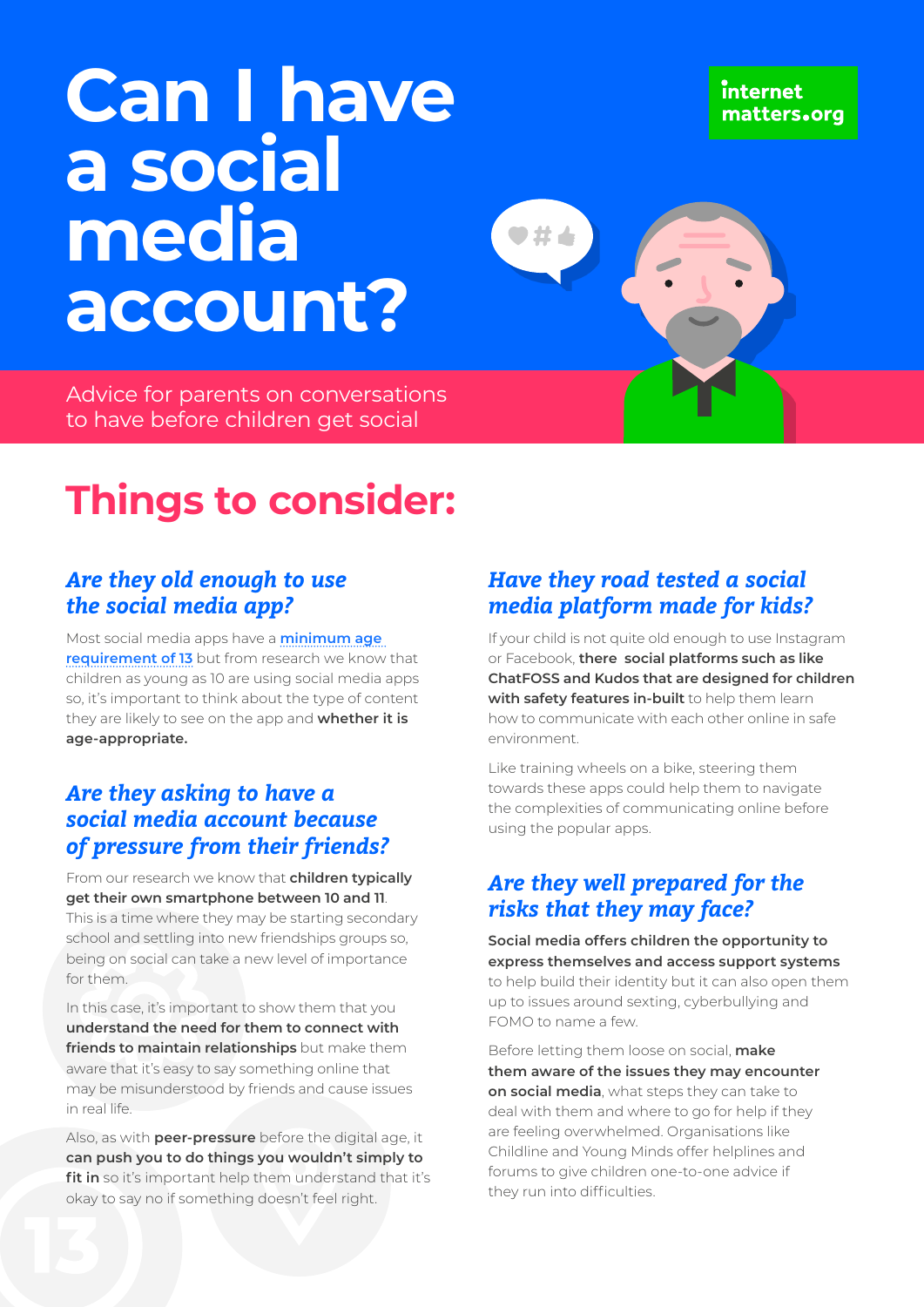# **Creating a space for them to talk**



# **Questions to ask**

**When asking questions make sure they are open-ended and feel less like an interview and more of a relaxed conversation. Here are a few to get you started:** 

### *Who do they want to be online?*

**The choices we make online say something about**  who we. Talk to your child about how the things they do online paint a picture of themselves, so they shouldn't post things without thinking about it.

#### *How much would they share about themselves?*

Talk to your child about the risks of sharing, identifying where they live or go to school, and what people online might do with that information. **Talk about what the risks might be of sharing personal thoughts and feelings.**

#### *How much time should they spend on social media?*

**Talk about the possible impact of spending too much time online** and agree sensible 'bed-times' and breaks during the day. Create opportunities as a family to get 'off-line' and have fun together.

**You can't monitor children 24/7 so, one of the best ways to support them is to create a safe environment for children to feel at ease to share issues they face on and offline.** 

- **• Talking early often** about what they do online can make it easier to maintain good communication
- **•** Choosing the right time to talk is essential, particularly when **they feel comfortable** i.e. over a meal or during their bedtime routine
- **• Sharing your own experiences** can also help them learn from your experiences and model the behaviour that you'd like them to show
- **• Listening and giving them the space to talk**  during conversation can encourage them to feel like you value what matters to them

#### *What apps do you want to use and why?*

**Find out the reason why they want to use a specific app** to get a better understanding of how they'll use it in the future.

#### *How can they know what and who to trust online?*

There is a lot online that is made up or exaggerated. and there can be a lot of pressure to show what a great time you're having. **There is always the possibility that someone is not who they say they are**. Teach your child to question what they see and to talk to you if something doesn't seem quite right.

### *What can they do if they see something horrible or something bad happens?*

No matter how many precautions you take there **will be times where your child feels hurt**, scared or confused by something they've seen or experienced. Calmly talk through what they've seen, how to understand it, and what you can do together to make things better.